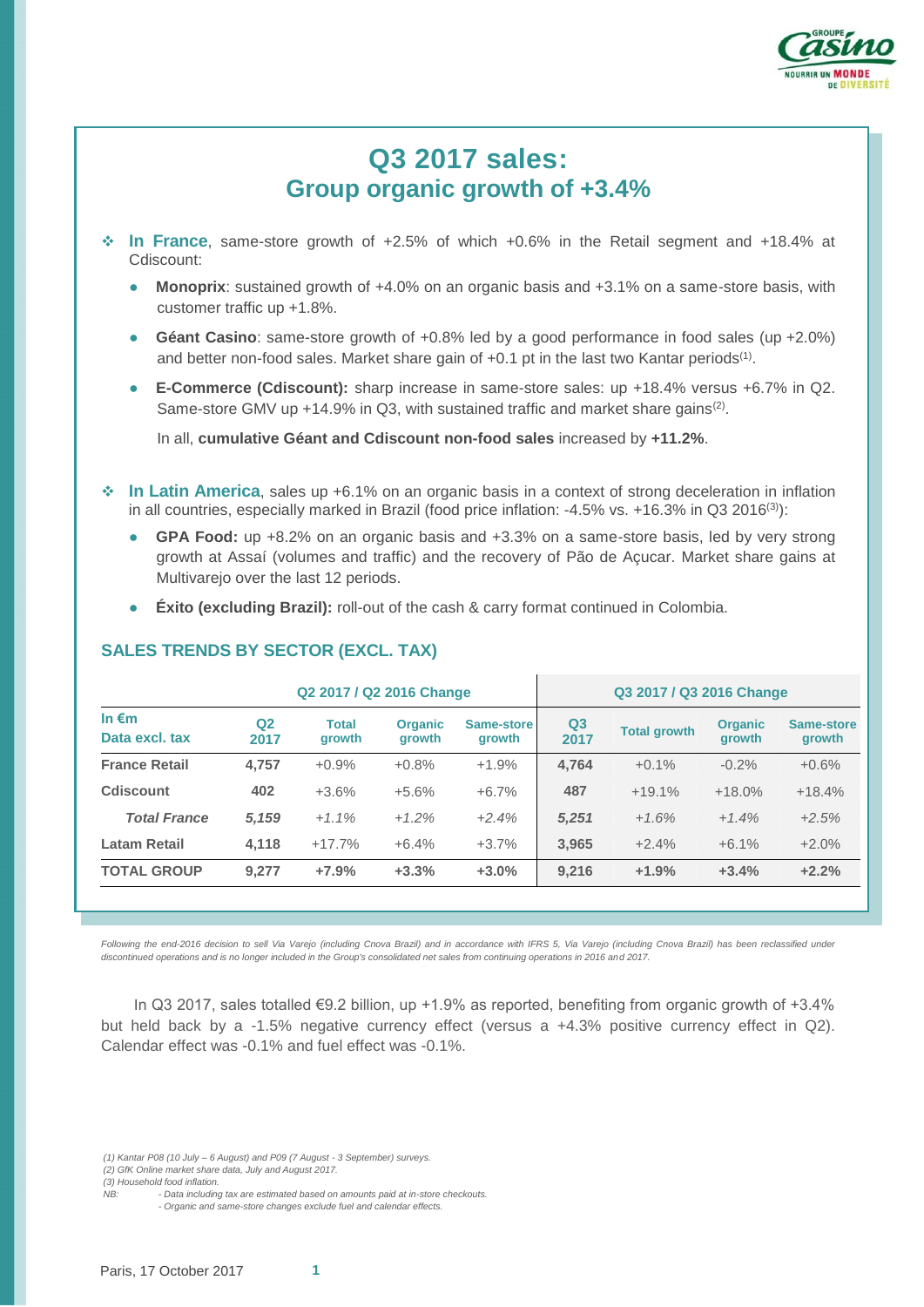

#### **France Retail**

| Q2 2017 / Q2 2016 Change<br>Data excl. tax |                        |                     |                                         | Q3 2017 / Q3 2016 Change            |                        |                     |                                         |                                     |
|--------------------------------------------|------------------------|---------------------|-----------------------------------------|-------------------------------------|------------------------|---------------------|-----------------------------------------|-------------------------------------|
| <b>BY BANNER</b>                           | Q <sub>2</sub><br>2017 | <b>Total growth</b> | <b>Organic</b><br>growth <sup>(1)</sup> | Same-store<br>growth <sup>(1)</sup> | Q <sub>3</sub><br>2017 | <b>Total growth</b> | <b>Organic</b><br>growth <sup>(1)</sup> | Same-store<br>growth <sup>(1)</sup> |
| <b>Monoprix</b>                            | 1,083                  | $+2.6%$             | $+3.9%$                                 | $+3.6%$                             | 1,007                  | $+3.7%$             | $+4.0%$                                 | $+3.1%$                             |
| <b>Casino Supermarkets</b>                 | 817                    | $+0.0%$             | $+2.3%$                                 | $+3.2%$                             | 874                    | $-3.2%$             | $-0.3%$                                 | $+0.5%$                             |
| <b>Franprix</b>                            | 416                    | $+1.2%$             | $+2.6%$                                 | $+3.2%$                             | 370                    | $+0.0%$             | $-0.1%$                                 | $-0.5%$                             |
| Convenience<br>& Other $(2)$               | 613                    | $-4.2%$             | $-3.3%$                                 | $+0.4%$                             | 656                    | $-4.3%$             | $-4.5%$                                 | $-1.4%$                             |
| $o/w$ Convenience <sup>(3)</sup>           | 316                    | $+1.7%$             | $+3.2%$                                 | $+3.7%$                             | 371                    | $-3.3%$             | $-2.8%$                                 | $-2.0%$                             |
| <b>Leader Price</b>                        | 663                    | $+3.5%$             | $-3.3%$                                 | $+0.5%$                             | 610                    | $+2.1%$             | $-3.2%$                                 | $-0.2%$                             |
| Hypermarkets $(4)$                         | 1,166                  | $+1.1%$             | $+0.5%$                                 | $+0.4%$                             | 1,247                  | $+1.2%$             | $+0.8%$                                 | $+0.5%$                             |
| o/w Géant food                             | 760                    | $+3.5%$             | $+3.9%$                                 | $+4.0%$                             | 802                    | $+1.8%$             | $+2.0%$                                 | $+2.0%$                             |
| o/w Géant non-food                         | 135                    | $-14.9%$            | $-14.5%$                                | $-14.2%$                            | 160                    | $-6.2%$             | $-6.0\%$                                | $-6.0%$                             |
| <b>FRANCE RETAIL</b><br><b>TOTAL</b>       | 4,757                  | $+0.9%$             | $+0.8%$                                 | $+1.9%$                             | 4,764                  | $+0.1%$             | $-0.2%$                                 | $+0.6%$                             |

Sales for the **France Retail** segment totalled **€4,764 million**, up +0.6% on a same-store basis. During the third quarter, sales were impacted at seasonal stores by the late start to the school holidays and at urban stores by the late start to the academic year. In addition, fruits and vegetables prices experienced deflation in July and August.

 Same-store sales and traffic at **Monoprix** increased by +3.1% and +1.8% respectively, confirming the dynamic initiated since the beginning of the year. This performance reflects the roll-out of the new loyalty card, the development of existing services or of new services (such as one-hour delivery, click & collect, "leave your shopping cart at store", etc.) and extended opening hours. Online sales continued their strong two digit growth. Lastly, the organic banner Naturalia continued to grow at a sustained pace, both on a same-store and an aggregate basis.

 Same-store sales at **Casino Supermarkets** rose by +0.5% during the quarter and by +3.3% over a two-year period. Market share was up  $+0.1$  pt<sup>(5)</sup> during the quarter and over the first nine months of the year. The roll-out of service counters and of the click & collect programme helped to strengthen the stores' commercial attractiveness.

 At **Franprix**, sales were stable during Q3, which is traditionally the weakest business period of the year. On a same-store basis, year-to-date cumulative sales were up +1.4%. The banner resumed sustained pace of expansion with the opening of 39 new stores, of which 33 in Paris / the Paris region over the nine last months (not included in the same-store scope). Furthermore, twelve stores were closed over the same period. Market share was stable and traffic was up +2.2% over a two-year period, reflecting the roll-out of new concepts. During the quarter, the banner opened its first two Franprix stores in Paris under the "Noé" concept, very qualitative, aimed at urban shoppers desirous of "better consuming". Franprix also renovated its website and launched its application, which offers 30-minute delivery from stores.

 Same-store sales in **Convenience** declined by 2.0%(3) as the banners' model continued to evolve. In the integrated store network, the new concept continued to be rolled out (232 stores deployed as of end-September), notably with an offering enriched in local products and national brands. At the same time, franchised stores saw growth in same-store sales of +0.9%.

*(1) Excluding fuel and calendar effects. (2) Other: mainly Vindémia and Cafeterias.*

*<sup>(3)</sup> Same-store sales in Convenience include the same-store sales of franchises, excluding LPE.*

*<sup>(4)</sup> Including Géant Casino and mainly the business of the four Codim stores in Corsica.*

*<sup>(5)</sup>Nielsen MPH market share data (FMCG and fresh produce excluding wine and beauty & personal care items).*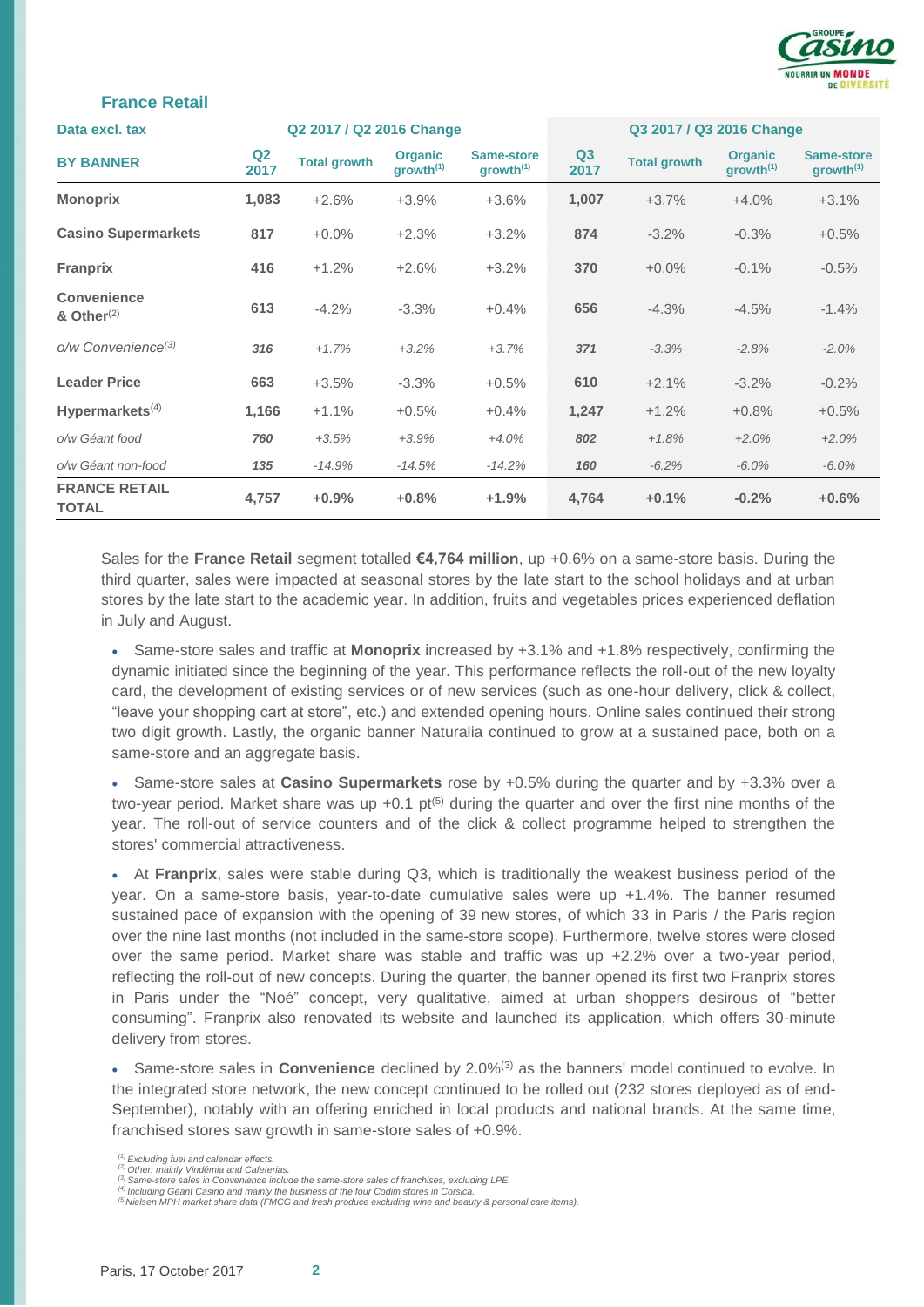

 Same-store sales at **Leader Price** were down slightly (-0.2%). The organic sales performance was partly impacted by variations in the store network. The banner continued its renovation into the Bleu Blanc Rouge concept, particularly in the Paris region. This process was accompanied by the renovation of the offering, with a particular focus on private label and an enhanced fresh foods range, particularly in the fruit & vegetable category.

 At **Géant Casino**, same-store sales were up +0.8%. Food sales grew +2.0%, led by groceries, fresh produce and service counters. Sales of organic goods outperformed the market. Sales at adjacent drive-through (103 stores) grew by +10% since the beginning of the year. Non-food saw a sequential improvement. Growth was strong in household products during the quarter, and the banner initiated a multi-channel strategy for technical goods and home furnishings with the support of Cdiscount. In all, cumulative non-food sales at Géant and Cdiscount grew by +11.2%. The banner continued to reduce retail space (with total retail surface area down -1.1% over the last 12 months). Food sales per square metre continued to improve, as did total margin per square metre.

#### ● **Cdiscount**

As part of its growth strategy, Cdiscount continued to extend its product assortment. Since January 2017, the number of direct sales references has nearly tripled and that of marketplace items increased by more than 50%. In addition, Cdiscount strengthened its multi-channel strategy by managing the Géant non-food assortment. In the third quarter, traffic on the Cdiscount website surged +15.6%, with an increase in the mobile share of traffic (60% in Q3). The number of visits totalled 222 million over the period. Cdiscount gained +1.9 pt and +1.0 pt of market share in value as well as +3.5 pts and +2.0 pts in volume in July and August respectively, according to GfK<sup>(1)</sup>.

Gross merchandise volume amounted to €842 million, up +14.9% on a same-store basis. The marketplace's share of total GMV reached 31.2% in the third quarter.

Cdiscount reported an excellent performance in sales, which amounted to €539 million, for a total increase of +30.1%. This figure includes €50 million of sales generated in hypermarkets in Q3. On a same-store basis, sales advanced by  $+18.4\%/2$ , led by the upgrading in the IT offering and growth in the household appliance and high-tech categories.

As part of the Group's multi-channel strategy, Cdiscount is continuing to strengthen synergies with hypermarkets and supermarkets: in-store corners equipped with tablets presenting the Cdiscount product catalogue, complete with customer recommendations and pre-sales advice service. At the Géant hypermarket Toulouse Fenouillet, a more than 300 square-meter showroom dedicated to the Cdiscount home goods offering was inaugurated on 21 September.

Cdiscount also enhanced its delivery service by offering same-day delivery in Paris for small and large parcels and deploying Sunday delivery in 14 new cities. To help further the transformation of its supply chain, an incubator hosting five start-ups was also inaugurated. Lastly, Cdiscount continued to refine the technological features of its platforms (personalisation, augmented reality) and diversifies its sources of revenue with the accelerated deployment of supply chain services for marketplace merchants ("fulfilmentby-Cdiscount" programme).

| Key figures <sup>(2)</sup>                              | Q3 2016 | Q3 2017 | <b>Total</b><br>growth | Same-store growth <sup>(3)</sup> |
|---------------------------------------------------------|---------|---------|------------------------|----------------------------------|
| Gross merchandise volume $(GMV)^{(4)}$<br>including tax | 681     | 842     | $+23.6%$               | $+14.9%$                         |
| Sales (in millions)                                     | 414     | 539     | $+30.1%$               | $+18.4%$                         |
| <b>Traffic (visits in millions)</b>                     | 192     | 222     |                        | $+15.6%$                         |
| Mobile traffic contribution (%)                         | 54.2%   | 59.8%   |                        | $+558bp$                         |
| Active customers <sup>(5)</sup> (in millions)           | 7.9     | 8.6     |                        | $+8.3%$                          |
| Units sold (in millions)                                | 11.1    | 11.9    |                        | $+7.1%$                          |
| Orders <sup><math>(6)</math></sup> (in millions)        | 5.7     | 6.2     |                        | $+9.2%$                          |

*Cdiscount provided a detailed report on its Q3 sales on 12 October 2017.*

*(1) GfK Online market share data, July and August 2017.*

(2) Data published by the subsidiary. Data concerning Cnova NV are not being audited and have been adjusted for all periods to take into account: i) the business merger between Cnova Brazil and<br>Via Varejo on 31 October 201 *presented in discontinued operations as from 1 January 2016.*

(3) Same-store data have been adjusted for i) the sale or closure in 2016 of specialised sites Comptoir des Parfums, Comptoir Santé and MonComerDéco, ii) the planned reduction of B2B sales<br>initiated in Q3 2016, iii) the re

19 June 2017 (impact of +9.1 pt and +12.4 pt respectively on growth in GMV and sales).<br>(4) GMV includes sales of merchandise, other revenues and the marketplace's sales volume based on confirmed and shipped orders, includi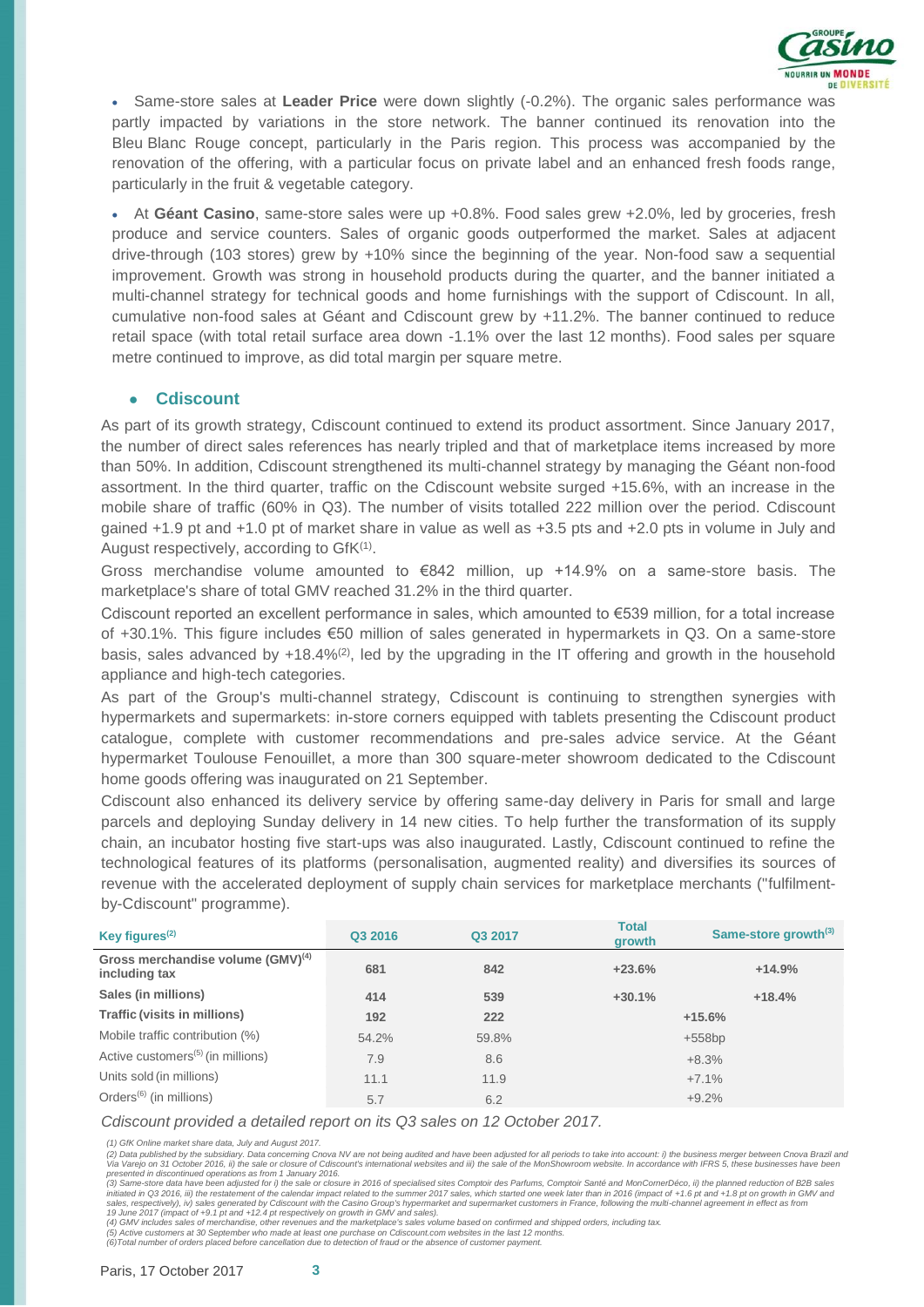

#### ● **Latam Retail**

The Group's sales in **Latin America (Éxito Group excluding Brazil and GPA Food)** rose by +6.1% on an organic basis during the quarter. This performance was notably impacted by the sharp decrease in inflation in Brazil.

 **Éxito Group** (excluding GPA Food) continued to roll out the cash & carry format upon the Assaí model, with the aim of opening eight stores in Colombia by the end of the year.

 In Q3, **GPA Food** sales rose by +8.2% on an organic basis and +3.3% on a same-store basis in context of sharply slowing food price inflation (-4.5% in Q3 2017 vs. +16.3% in Q3 2016 according to the *Household Food Inflation* index).

- At **Multivarejo**, same-store sales increased by a slight +0.6%(1). The quarter was marked by the recovery in performance at Pão de Açucar (volumes up +12% versus Q2 2017), and by further growth at Extra hypermarkets, coupled with market share gains. The Meu Desconto application, downloaded 3 million times, helped to enrich the customer base with 1 million new profiles. Personalised promotions are now to be found in 25% of Pão de Açucar baskets and in nearly 20% of Extra ones.
- Sales at **Assaí** continued to rise sharply, with organic growth of +25.3% generated in the third quarter. Same-store sales grew +7.7%<sup>(1)</sup>, despite sharp deflation in some major food categories such as staple, dairy, meat and produce. The banner is continuing its expansion, with a continuous increase in customer traffic and volumes. As of end-September, the banner's sales accounted for 43% of GPA's sales vs. 40% in Q2.
- During the quarter, four Extra hypermarket were converted to the Assaí format and 1 new store was opened, bringing the total number of cash & carry stores to 115. In the last 12 months, 17 Assaí stores were opened and sales tripled at converted stores, a performance that was better than expected. Nine store conversions are still planned in Q4 2017. At the other banners, six stores were opened during Q3: 1 Pão de Açucar, 3 Minuto Pão and two drugstores.

*GPA provided a detailed report on its Q3 sales on 16 October 2017. Éxito will provide a detailed report on its Q3 sales on 15 November 2017.*

**\*\*\***

*(1) Data published by the subsidiary.*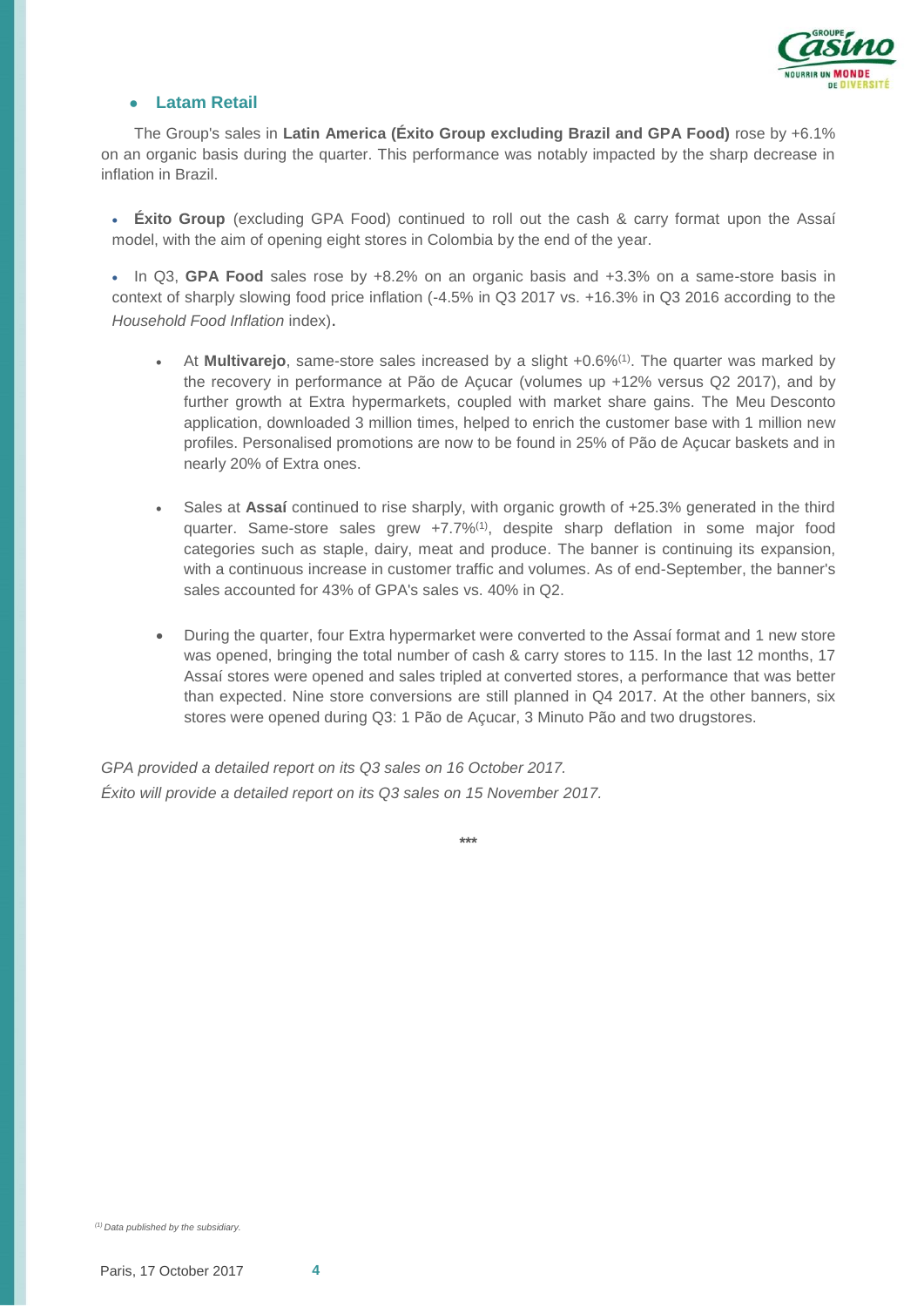

# **APPENDICES**

### **Details and sales trends in Q3 2017**

Organic growth corresponds to growth at constant scope of consolidation and exchange rates, excluding fuel and calendar effects, unless otherwise mentioned.

# **France Retail: breakdown and change in total gross sales under banners in Q3 2017**

#### Gross food sales

| <b>ESTIMATED GROSS FOOD SALES</b>     | <b>Change (excluding calendar</b><br>effects) |          |          |
|---------------------------------------|-----------------------------------------------|----------|----------|
| UNDER BANNERS (in €m, excluding fuel) | Q3 2017                                       | 9M 2017  |          |
| <b>Monoprix</b>                       | 1,034                                         | $+3.8%$  | $+3.2%$  |
| <b>Casino Supermarkets</b>            | 821                                           | $-0.2\%$ | $+1.7%$  |
| <b>Franprix</b>                       | 407                                           | $-0.3%$  | $+1.9%$  |
| <b>Convenience &amp; Other</b>        | 769                                           | $-1.8%$  | $-2.2\%$ |
| o/w Convenience                       | 458                                           | $+0.3%$  | $+1.0%$  |
| <b>Hypermarkets</b>                   | 880                                           | $+2.2%$  | $+1.9%$  |
| <b>Leader Price</b>                   | 710                                           | $+7.5%$  | $+4.8%$  |
| <b>TOTAL FOOD</b>                     | 4.621                                         | $+1.9%$  | $+2.0%$  |

#### Gross non-food sales

| <b>ESTIMATED GROSS NON-FOOD SALES</b>           | <b>Change (excluding calendar</b><br>effects) |          |          |
|-------------------------------------------------|-----------------------------------------------|----------|----------|
| UNDER BANNERS (in $\epsilon$ m, excluding fuel) | T3 2017                                       | T3 2017  | 9M 2017  |
| <b>Hypermarkets</b>                             | 166                                           | $-3.9%$  | $-10.2%$ |
| <b>Cdiscount</b>                                | 778                                           | $+14.9%$ | $+10.9%$ |
| <b>TOTAL NON-FOOD</b>                           | 944                                           | $+11.0%$ | $+6.5%$  |

#### **Main changes in the scope of consolidation**

- Disposal of operations in Asia in 2016.
- Reclassification of Via Varejo and Cnova Brazil as discontinued operations.
- Full consolidation of Geimex as from 31 October 2016.

## **Exchange rates**

| <b>AVERAGE EXCHANGE RATES</b> | Q3 2016 | Q3 2017 | <b>Currency effect</b> |
|-------------------------------|---------|---------|------------------------|
| Argentina (EUR/ARS)           | 16.6901 | 20.3057 | $-17.8%$               |
| Uruguay (EUR/UYP)             | 32.5450 | 33.7317 | $-3.5%$                |
| Colombia (EUR/COP) (x1,000)   | 3.2884  | 3.4932  | $-5.9%$                |
| Brazil (EUR/BRL)              | 3.6223  | 3.7150  | $-2.5%$                |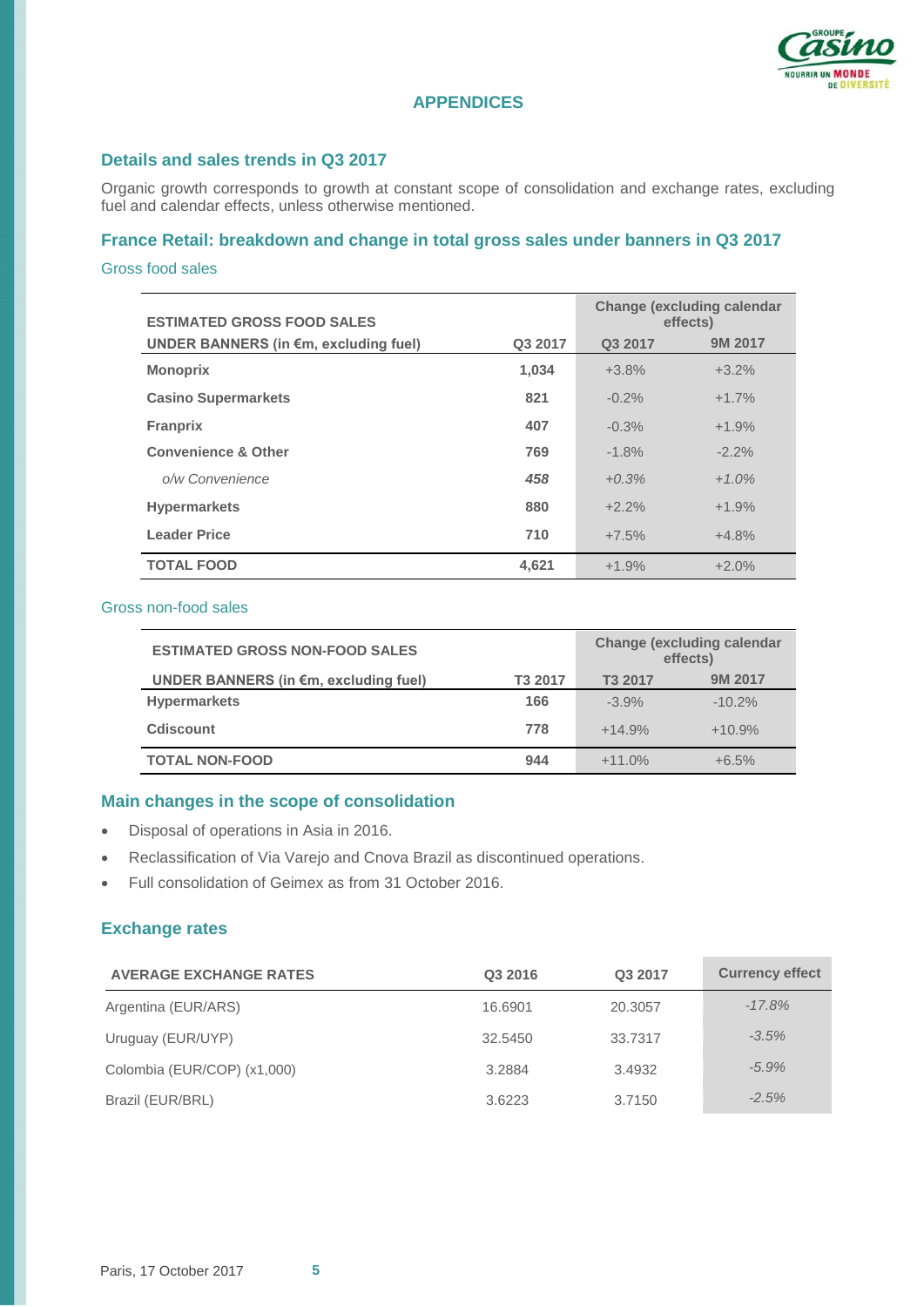

# **Store network at period end**

| <b>FRANCE</b>                              | 31 March 2017 30 June 2017 |       | 30 September 2017 |
|--------------------------------------------|----------------------------|-------|-------------------|
| <b>Géant Casino Hypermarkets</b>           | 129                        | 121   | 121               |
| o/w French Affiliates                      |                            |       |                   |
| International Affiliates                   | 12                         |       |                   |
| <b>Casino Supermarkets</b>                 | 446                        | 430   | 430               |
| o/w French Franchised Affiliates           | 104                        | 104   | 104               |
| International Franchised Affiliates        | 32                         | 16    | 16                |
| <b>Monoprix</b>                            | 750                        | 763   | 774               |
| o/w Franchises/Affiliates                  | 200                        | 204   | 207               |
| Naturalia                                  | 144                        | 146   | 151               |
| Naturalia franchises                       | 'n.                        |       |                   |
| <b>Franprix</b>                            | 869                        | 880   | 885               |
| o/w Franchises                             | 402                        | 405   | 406               |
| <b>Leader Price</b>                        | 791                        | 791   | 789               |
| o/w Franchises                             | 380                        | 387   | 385               |
| <b>Total Supermarkets and Discount</b>     | 2,856                      | 2,864 | 2,878             |
| <b>Convenience</b>                         | 5,506                      | 5,502 | 5,444             |
| Other businesses (Cafeterias, Drive, etc.) | 636                        | 627   | 621               |
| <b>Indian Ocean</b>                        | 186                        | 193   | 201               |
| <b>TOTAL France</b>                        | 9,313                      | 9,307 | 9,265             |

| <b>INTERNATIONAL</b>                                          | <b>31 March 2017</b> | 30 June 2017   | 30 September 2017 |
|---------------------------------------------------------------|----------------------|----------------|-------------------|
| <b>ARGENTINA</b>                                              | 28                   | 29             | 29                |
| Libertad Hypermarkets                                         | 15                   | 15             | 15                |
| Mini Libertad and Petit Libertad mini-supermarkets            | 13                   | 14             | 14                |
| <b>URUGUAY</b>                                                | 80                   | 82             | 83                |
| Géant Hypermarkets                                            | 2                    | 2              | $\overline{2}$    |
| <b>Disco Supermarkets</b>                                     | 29                   | 29             | 29                |
| Devoto Supermarkets                                           | 24                   | 24             | 24                |
| Devoto Express mini-supermarkets                              | 25                   | 27             | 28                |
| <b>BRAZIL</b>                                                 | 1,117                | 1,108          | 1,073             |
| <b>Extra Hypermarkets</b>                                     | 129                  | 119            | 118               |
| Pão de Açucar Supermarkets                                    | 185                  | 185            | 185               |
| <b>Extra Supermarkets</b>                                     | 194                  | 194            | 188               |
| Assaí (Cash & Carry):                                         | 106                  | 110            | 115               |
| Mini Mercado Extra and Minuto Pão de Acucar mini-supermarkets | 274                  | 276            | 265               |
| <b>Drugstores</b>                                             | 152                  | 147            | 130               |
| + Service stations                                            | 77                   | 77             | 72                |
| <b>COLOMBIA</b>                                               | 1,899                | 1,823          | 1,810             |
| <b>Exito Hypermarkets</b>                                     | 87                   | 90             | 90                |
| Éxito and Carulla Supermarkets                                | 164                  | 163            | 161               |
| <b>Super Inter Supermarkets</b>                               | 67                   | 67             | 71                |
| Surtimax (discount)                                           | 1,471                | 1,391          | 1,373             |
| o/w "Aliados"                                                 | 1,336                | 1,255          | 1,243             |
| $B2B^{(1)}$                                                   | 2                    | $\overline{2}$ | 4                 |
| Éxito Express and Carulla Express mini-supermarkets           | 108                  | 110            | 111               |
| <b>TOTAL International</b>                                    | 3,124                | 3,042          | 2,995             |